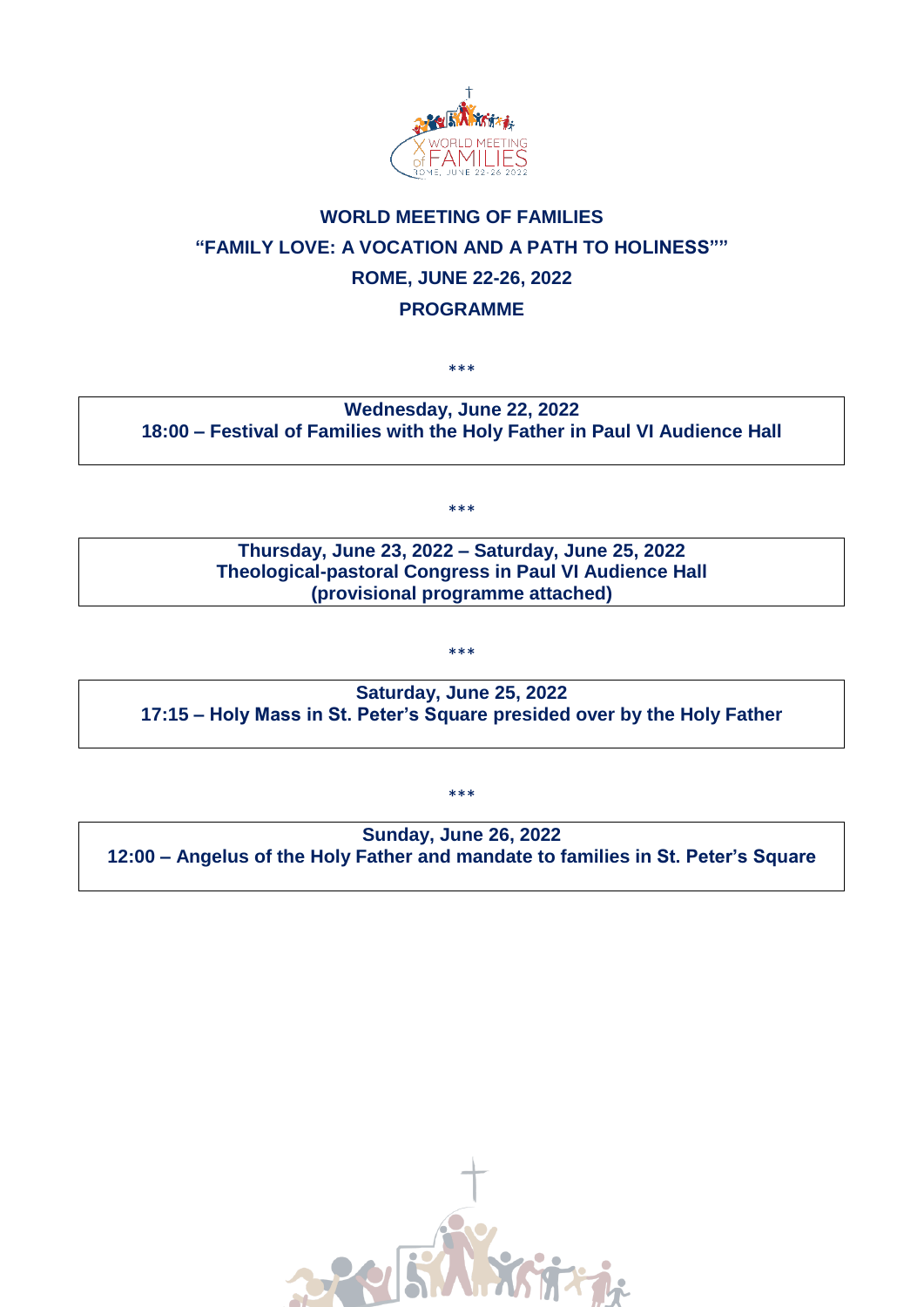

# **THEOLOGICAL-PASTORAL CONGRESS PROVISIONAL PROGRAMME PAUL VI AUDIENCE HALL – VATICAN CITY**

#### **Thursday, June 23, 2022 Theme of the Day: FAMILY LOVE**

## **8:45 – Holy Mass in St. Peter's Basilica**

# **10:15 – Conference: The Domestic Church and Synodality**

## **10:45 – Break**

#### **11:15 – Panel nr.1: Spouses and priests together to build up the Church**

- 1 **Two complementary and co-responsible vocations**
- 2 **Families and pastors together on mission**
- 3 **Building a community among families**

#### **12:15 – Break**

## **12:30 – Panel nr.2: Young and old together for the Church of tomorrow**

- 1 **The role of grandparents**
- 2 **The young and the elderly in the synodal journey**
- 3 **Grandparents and the elderly in the pastoral care of the Church**

#### **13:30 – Lunch**

#### **15:30 – Conference: Accompanying the early years of marriage**

#### **16:00 – Break**

#### **16:15 – Panel nr.3: Family love when in difficulty**

| <b>Betrayal and forgiveness</b>           |
|-------------------------------------------|
| <b>Family Love: wonderful and fragile</b> |
|                                           |
| <b>Abandonment</b>                        |

# **17:15 – Break**

#### **Ore 17:45 – Panel nr.4: Accompanying fatherhood and motherhood**

|  | We need fathers and mothers                      |  |
|--|--------------------------------------------------|--|
|  | 2   Adoption and foster care. A Christian choice |  |
|  | 3   Welcoming new life, always                   |  |
|  |                                                  |  |

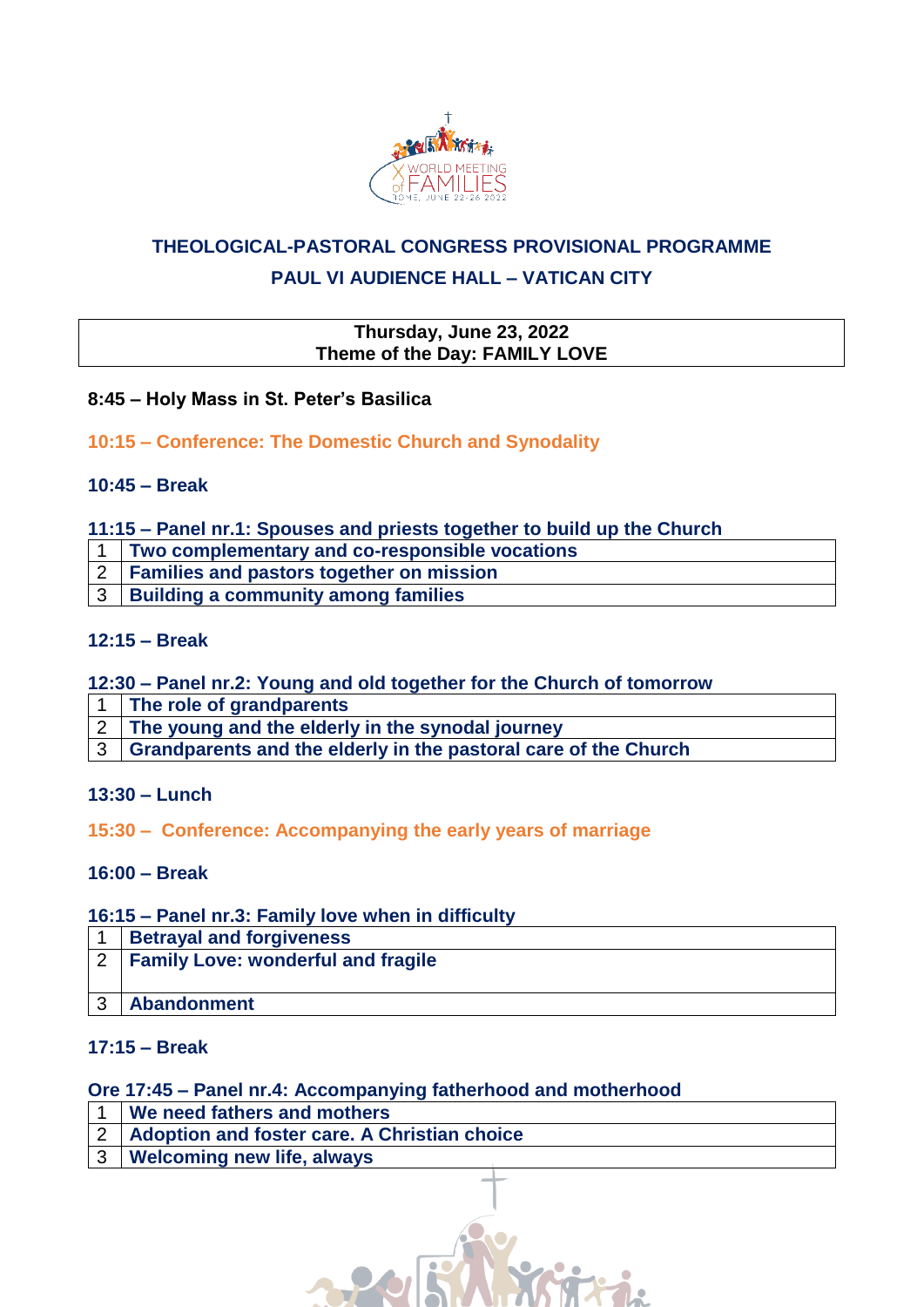## **18:45 – Prayer and closing of the day**

## **Friday, June 24, 2022 Theme of the Day: VOCATION**

## **8:45 - Holy Mass in St. Peter's Basilica**

## **10:15 – Conference: Identity and Mission of Christian Families**

#### **10:45 – Break**

#### **11:15 – Panel nr.5: Being Christians in the digital age**

1 **Centering the family around Christ**

3 **Social media: an "environment" for our children?**

#### **12:15 – Break**

#### **12:30 – Panel nr.6: Vocation and mission in the existential periphery**

| <b>Among migrants</b>                |
|--------------------------------------|
| 2   In the face of addiction         |
| When there is violence in the family |

#### **13:30 – Lunch**

#### **15:30 – Conference nr.4: Marriage Cathecumenate**

#### **16:00 – Break**

#### **16:15 – Panel nr.7: The formation of companions and formators**

- 1 **Educating young people on sexuality and affectivity**
- 2 **Formation of companions and formators**
- 3 **Permanent accompaniment of spouses**

#### **17:45 until the end of the evening: meeting in Roman parishes**

**Family communion, an ecclesial style of communion**